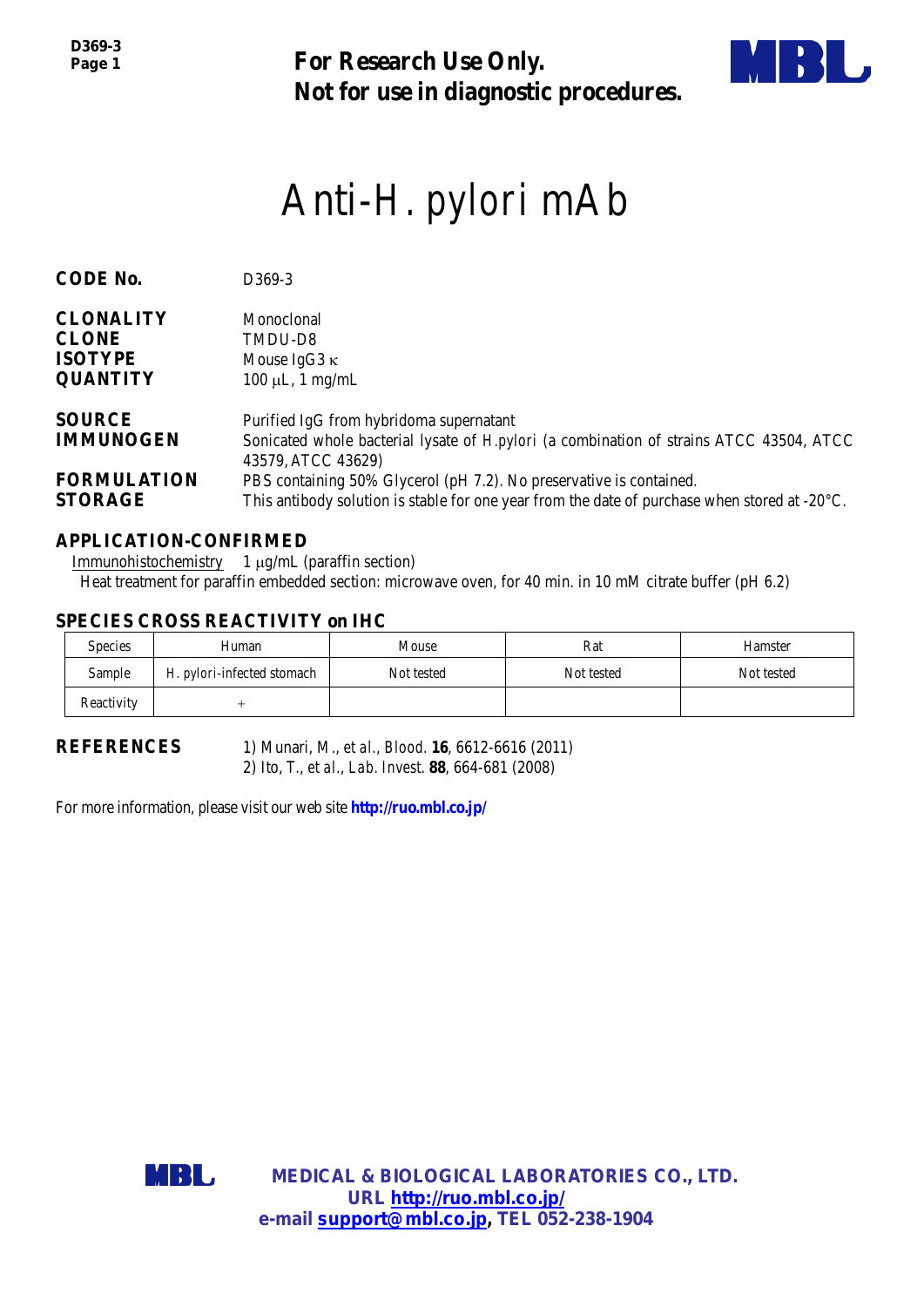*D369-3 Page 2*

# **RELATED PRODUCTS**

D369-3 Anti-*H. pylori* mAb Mouse IgG3 (isotype control)